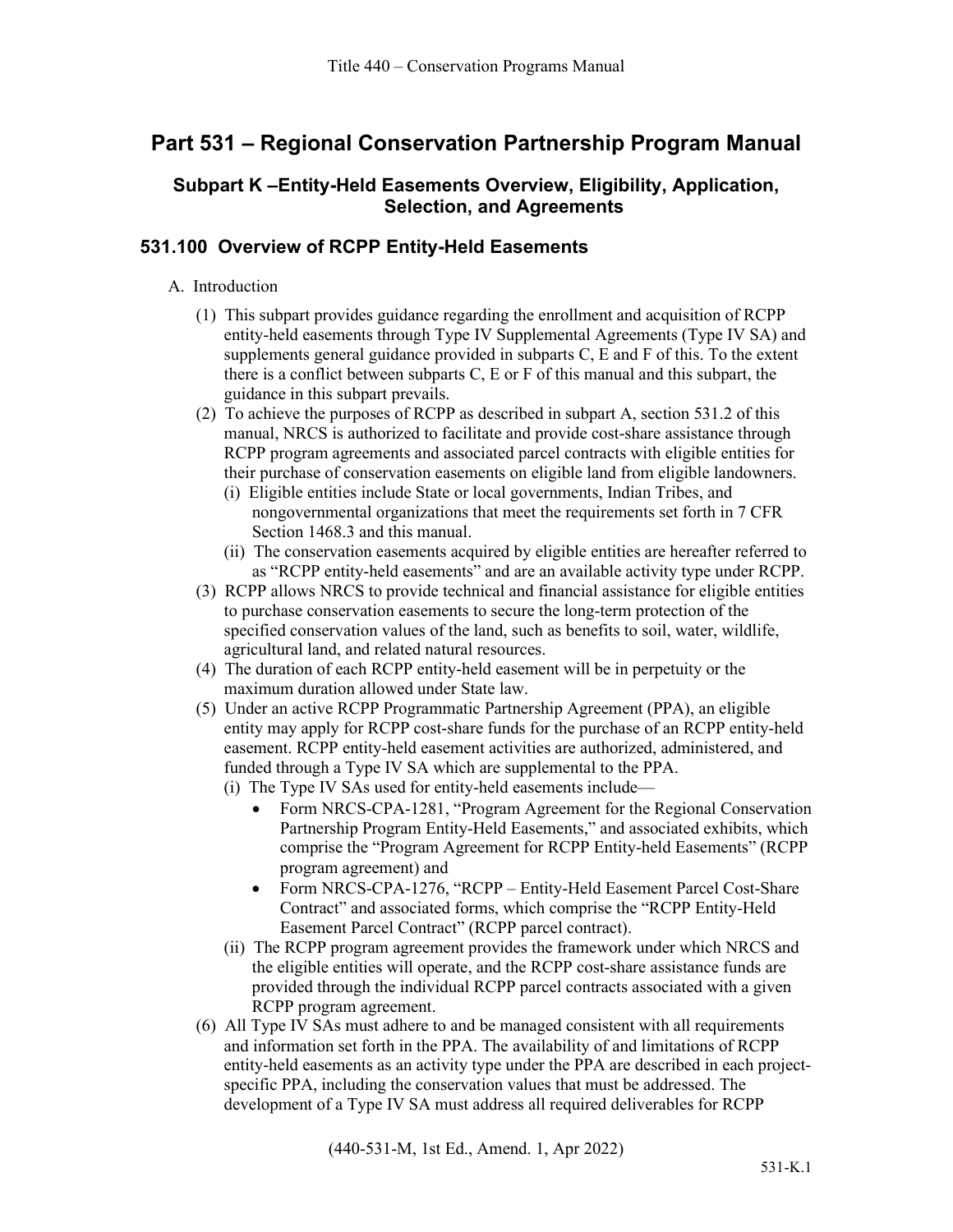entity-held easements as documented in the PPA and the applicable PPA exhibits. Type IV SAs must be managed in a manner that allows the lead partner to assess the outcomes of any acquired RCPP entity-held easements to meet PPA contribution requirements before the PPA expiration.

- (7) The Federal share that may be provided by NRCS for the purchase of the RCPP entity-held easement must be consistent with section 531.106 below. The value of the conservation easement must be determined using an approved methodology described in subpart L of this manual and Title 440, Conservation Programs Manual (CPM) (440-CPM), Part 527 (440-CPM-527), Subpart E. The eligible entity must provide a non-Federal share that comprises the remainder of the easement value not provided as Federal share and that satisfies the minimum non-Federal share requirement.
- (8) Once the associated PPA has been fully executed, an eligible entity interested in acquiring an RCPP entity-held easement must submit the required application and associated materials to NRCS, and NRCS must determine the eligibility of the entity, the eligibility of each parcel of land offered for enrollment, and the payment eligibility of the landowners of each parcel of land.
- B. Program Objectives

The objective of the RCPP entity-held easement activity type is to facilitate eligible entities' purchase of conservation easements on eligible lands within a specified PPA project area that protects and enhances the identified resource concerns and conservation values of the land consistent with those identified in the PPA.

- C. Conservation Values
	- (1) The conservation benefits and resource concerns identified in the PPA form the basis for the conservation values to be achieved by the RCPP entity-held easements.
	- (2) Clearly stated conservation values are critical to implementation of RCPP entity-held easements and are required for the development and approval of the RCPP program agreement, RCPP parcel contracts, and RCPP conservation easement deeds.
	- (3) Every RCPP conservation easement deed must include a conservation values statement which clearly identifies the specific conservation values that will be benefitted by the easement being acquired and must include deed terms that appropriately further the stated conservation values.
	- (4) For applications selected for funding based on their ability to address specific or multiple resource concerns, the eligible entity must ensure that those resource concerns are identified in the baseline documentation report and addressed in the RCPP conservation easement deed, and as appropriate, in the RCPP easement plan.
- D. Authority and References

This subpart and subpart L of this manual contain specific policy for implementation of RCPP entity-held easements under the authorities referenced in subpart A, section 531.1 of this manual, and applicable sections of 7 CFR Part 1468. Additional policy guidance for implementation of RCPP entity-held easement includes, but is not limited to, the applicable provisions of the following:

- (i) 440-CPM, Parts 511, "Healthy Forests Reserve Program (HFRP)," 527, "Easement Common Provisions," and 528 "Agricultural Conservation Easement Program (ACEP)."
- (ii) Title 180, National Planning Procedures Handbook (NPPH), Part 600
- (iii) Land Evaluation and Site Assessment (LESA) Handbook (1983 edition)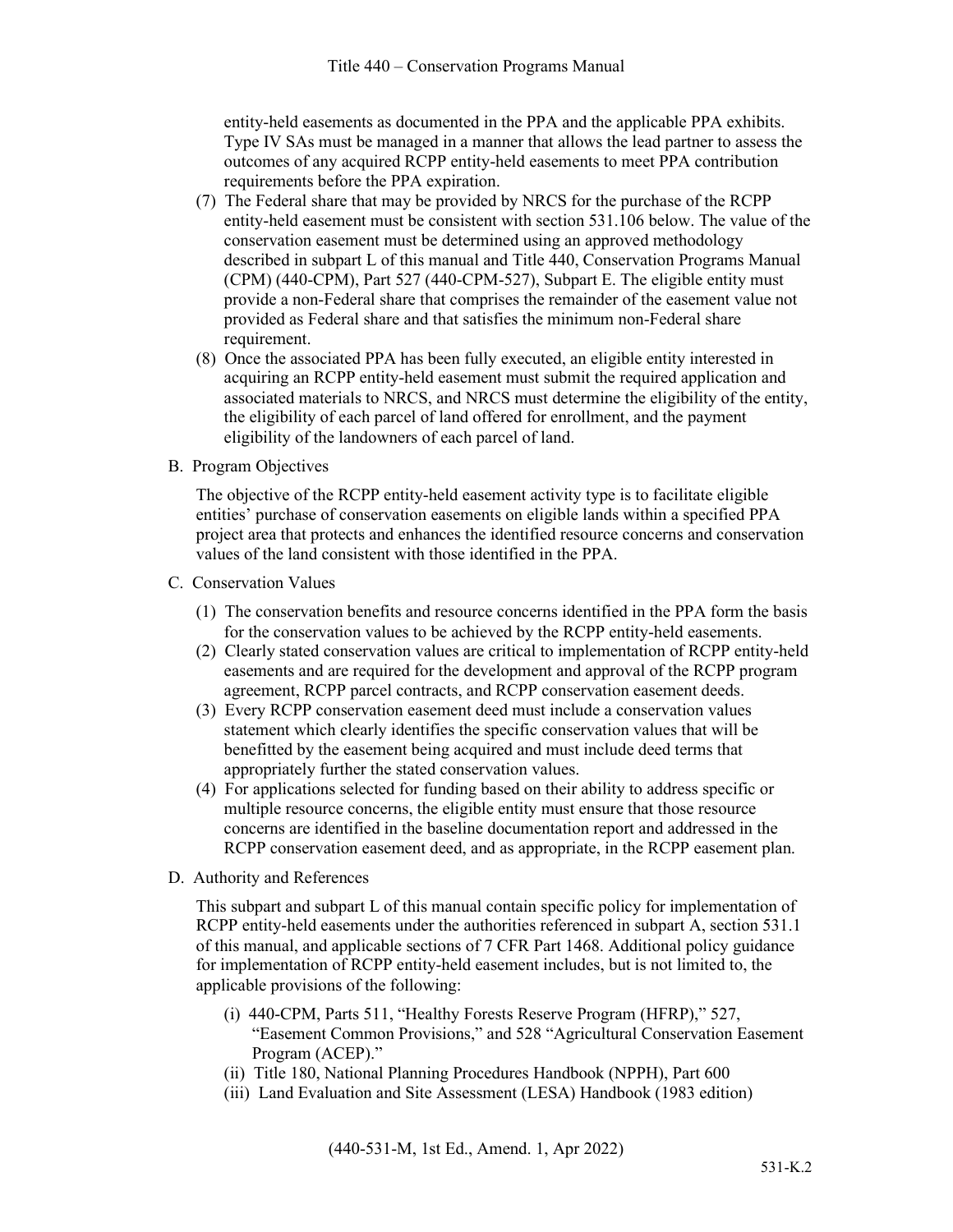- (iv) LESA Guidebook (1994 Edition)
- (v) Title 310, General Manual (GM), Part 402, "Land Evaluation & Site Assessment System"
- (vi) Title 180, National Food Security Act Manual (NFSAM)
- (vii) Title 190, GM, Part 410, Subpart A, "Compliance with NEPA, Procedures for NRCS-Assisted Programs"
- (viii) Title 430, National Soil Survey Handbook (NSSH), Parts 600-659
- E. Uses of Financial and Technical Assistance Funds for RCPP Entity-Held Easements
	- (1) NRCS, on behalf of the Commodity Credit Corporation (CCC), may enter into a RCPP program agreement with eligible entities to facilitate the purchase of RCPP entity-held easements to protect identified resource concerns and conservation values of the land.
	- (2) NRCS may only provide RCPP financial assistance funds to an eligible entity as the Federal share for the purchase of the easement itself based on the fair market value of the conservation easement. NRCS will not provide RCPP funds to an eligible entity for any of the eligible entity's own costs. This prohibition includes, but is not limited to—
		- (i) Eligible entity cost for appraisals.
		- (ii) Legal surveys.
		- (iii) Access.
		- (iv) Title clearance or title insurance.
		- (v) Legal fees.
		- (vi) Phase I environmental site assessments.
		- (vii) Closing services.
		- (viii) Development of RCPP plans.
		- (ix) Costs of easement monitoring.
		- (x) Other related administrative and transaction costs incurred by the eligible entity.
	- (3) NRCS may itself use RCPP technical or financial assistance funds as appropriate to meet its own responsibilities under the program, including procuring and reviewing environmental database record searches, technical appraisal reviews, and other acquisition-related costs.
		- (i) Additionally, NRCS may at its discretion obtain or conduct its own technical and administrative review of appraisals, areawide market analyses, or other easement valuation reports, and as necessary a limited phase-I environmental site assessment.
		- (ii) For any reviews that require expenditures of RCPP financial or technical assistance funds, NRCS will obtain these reviews through an appropriate agreement or procurement method and following applicable rules and procedures.
	- (4) NRCS may provide direct technical assistance under RCPP to develop highly erodible land (HEL) conservation plans in accordance with 7 CFR Part 12 on those portions of parcels that contain highly erodible cropland or, if requested, to assist in development of other components of an RCPP easement plan. All conservation planning performed by NRCS, or on behalf of NRCS, must follow standard NRCS planning procedures.
- F. RCPP Entity-Held Easement Transaction Types
	- (1) RCPP entity-held easements may be acquired through—
		- (i) A standard transaction, wherein NRCS provides cost-share to the eligible entity for their purchase of an RCPP conservation easement directly from the eligible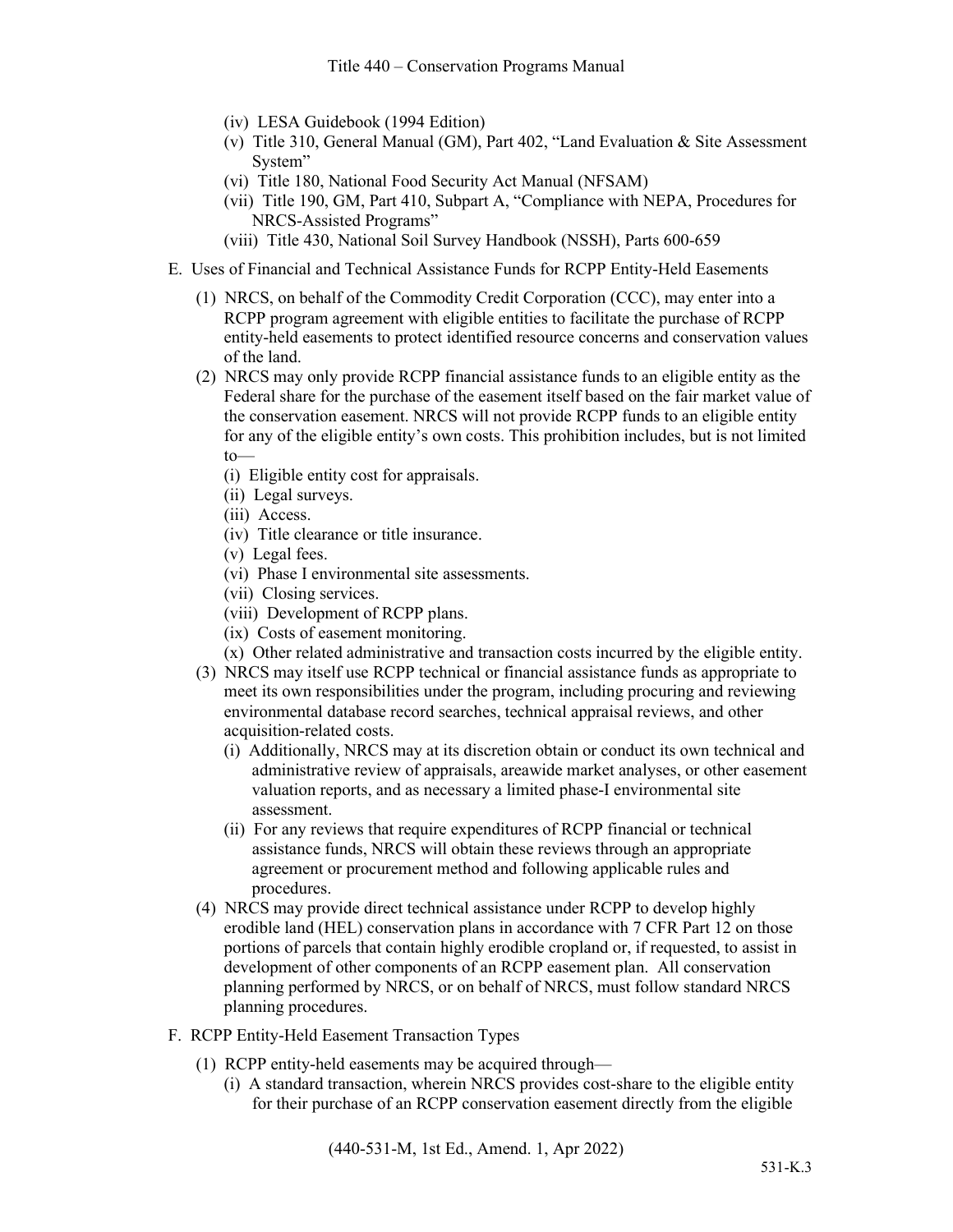landowner of eligible private or Tribal lands. At the time of application, the eligible land is owned by the eligible landowner and is subject to a written pending offer for the purchase of a conservation easement by the eligible entity.

- (ii) A preclosing transfer buy-protect-sell transaction, wherein NRCS provides costshare assistance for the purchase of an RCPP conservation easement on eligible agricultural land subject to a preclosing transfer buy-protect-sell transaction that meets the applicable requirements set forth in National Instruction (NI) 300-308, "Agricultural Conservation Easement Program - Agricultural Land Easement (ACEP-ALE) Buy-Protect-Sell Transactions," and as further specified in this part.
- (2) At the time of application, the eligible entity must specify the transaction type that will be used to acquire the RCPP entity-held easement on the individual parcel.

**Note:** Buy-protect-sell transactions cannot be acquired subject to an RCPP program agreement or parcel contract for standard transactions; a separate RCPP program agreement and parcel contract with terms specific to buy-protect-sell transactions is required.

(3) All transaction types must meet the requirements of this subpart, Subpart L of this manual, and applicable requirements of 440-CPM, Parts 527 and 528; buy-protectsell transactions must also meet the additional requirements set forth in NI 300-308 and section 531.103 below.

**Note:** In NI 300-308, references to the ACEP-ALE should be read as RCPP entityheld easements. Excepting that the forms referenced in NI 300-308 are specific to ACEP-ALE and are not used for an RCPP buy-protect-sell transaction, instead the RCPP-specific versions of the buy-protect-sell transaction forms must be used. States must contact the Easement Programs Division (EPD) for further assistance and guidance regarding forms and policies related to RCPP entity-held easement buyprotect-sell transactions.

### **531.101 Application and Eligibility Overview**

A. NRCS evaluates RCPP entity held easement applications and selects parcels for funding through four primary steps, as follows:

- (1) Creating RCPP project-specific ranking pools.
- (2) Reviewing entity application information, determining entity eligibility and consistency of proposed conservation values with the associated PPA and executing RCPP program agreements (NRCS-CPA-1281) with eligible entities.
- (3) For parcels associated with an entity application or active RCPP program agreement; (i) reviewing parcel application information;
	- (ii) determining landowner eligibility;
	- (iii) conducting onsite and offsite assessments and investigations to determine preliminary land eligibility and complete ranking determinations; and
	- (iv) reviewing conservation values for consistency with the associated PPA and RCPP program agreement.
- (4) Selecting eligible parcels for funding based on ranking priority and fund availability and executing RCPP parcel contracts to obligate RCPP financial assistance funds to provide the Federal share for the purchase of an RCPP entity-held easement on the selected eligible parcel.
- B. Applications for RCPP Program Agreements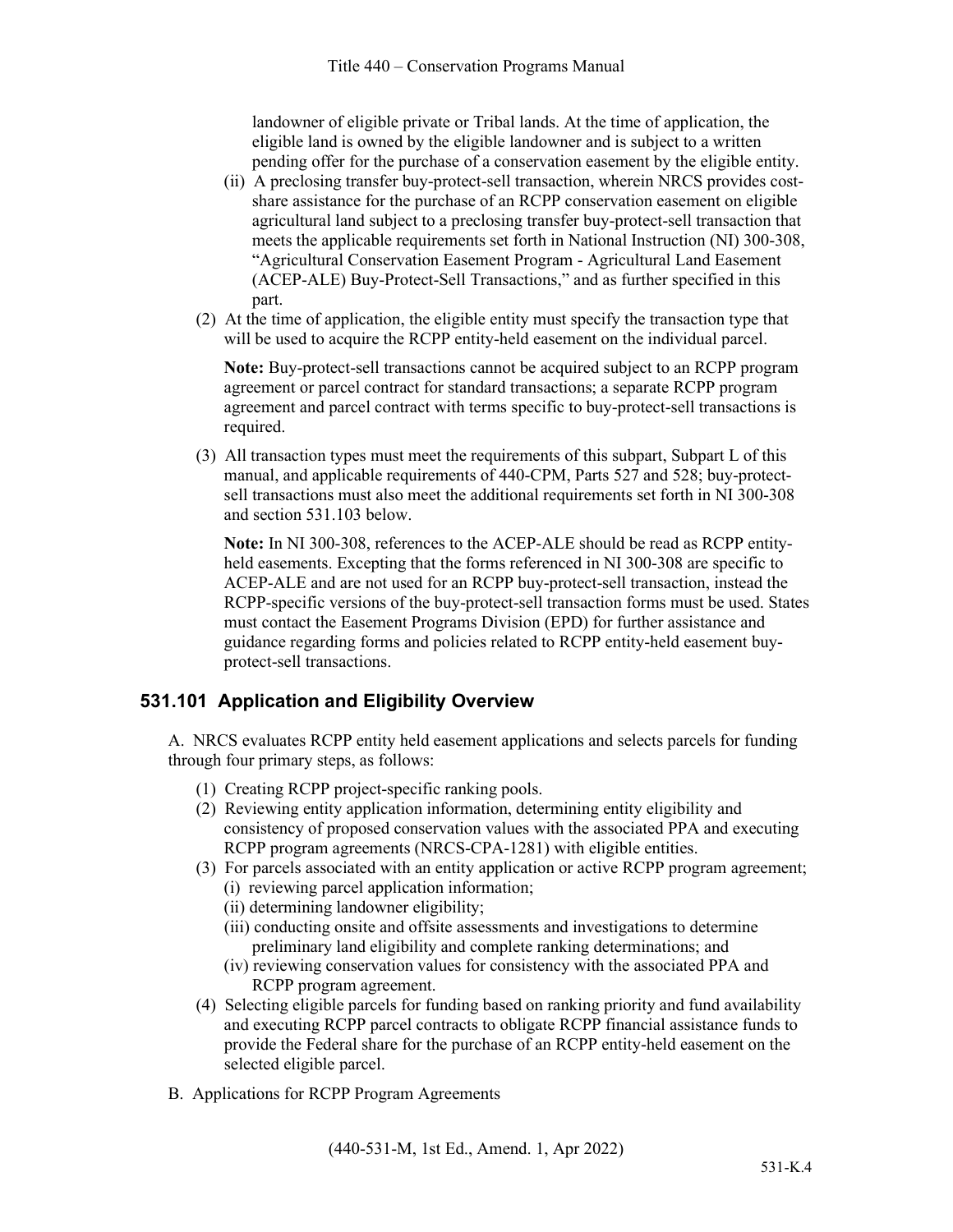- (1) In accordance with 440-CPM-527, Subpart I, eligible entities interested in acquiring RCPP entity-held easements must first apply for an RCPP program agreement using Form NRCS-CPA-1274, "Entity Application for a Regional Conservation Partnership Program (RCPP) Entity-Held Easement Program Agreement" (RCPP entity application). See subpart U, exhibit 531.206B, of this manual for Form NRCS-CPA-1274.
- (2) In the RCPP entity application, the eligible entity must identify the conservation values to be benefitted by the RCPP entity-held easements that will be acquired pursuant to a given RCPP program agreement. The conservation values stated in the RCPP entity application must be consistent with the conservation benefits and resource concerns in the associated PPA and applicable exhibits, consistent with the intent as stated in the selected RCPP project proposal, as determined by NRCS.
- (3) If the conservation values identified in the RCPP entity application are not currently addressed in the PPA but are determined by NRCS to be appropriate for inclusion in the RCPP program agreement, the PPA must be updated and amended per NI 440- 316, "Guidance for Regional Conservation Partnership Program (RCPP) Programmatic Partnership Agreements," or related policy. If these conservation values are outside the scope of the PPA, the RCPP entity application must be updated to reflect only those conservation values that are consistent with the PPA before an RCPP program agreement can be executed and for any RCPP entity-held easement applications to be considered in the project-specific ranking pool.
- (4) Once a properly completed RCPP entity application is received, States must enter the new application in the NRCS Programs Portal or successor business tool (see section 531.105 below). All RCPP entity applications must be entered in the Programs Portal, including ineligible, cancelled, and deferred applications.
- (5) While each RCPP program agreement must be associated with a specific PPA, the eligible entity on the RCPP entity application is not required to be a party to the associated PPA.
- C. Applications for RCPP Parcel Contracts
	- (1) An eligible entity may request RCPP cost-share funds for the purchase of an RCPP entity-held easement on a specific parcel by submitting Form NRCS-CPA-1275, "Parcel Sheet for Entity Application for an RCPP Program Agreement" (RCPP parcel application) and required supporting documentation. See section 531.105 below. See subpart U, exhibit 531.206B, of this manual for Form NRCS-CPA-1275.
	- (2) RCPP cost-share funds for eligible RCPP parcel applications selected for funding are provided through individual RCPP parcel contracts which are associated with an RCPP program agreement executed with the appropriate parties.
		- (i) An RCPP program agreement may have one or more associated individual parcel contracts.
		- (ii) The RCPP program agreement must be fully executed by all parties prior to execution by NRCS of an individual parcel contract associated with such agreement.
	- (3) Individual RCPP parcel applications may be submitted concurrent with an associated RCPP entity application or at any time after the RCPP program agreement with which the RCPP parcel application is associated has been executed by all required parties.
	- (4) All RCPP parcel applications must be entered in Conservation Desktop (CD) or a successor business tool, including ineligible, cancelled, or deferred applications.
	- (5) The eligible entity must identify on the RCPP parcel application the conservation values that would be protected, restored, enhanced, managed, and monitored through

(440-531-M, 1st Ed., Amend. 1, Apr 2022)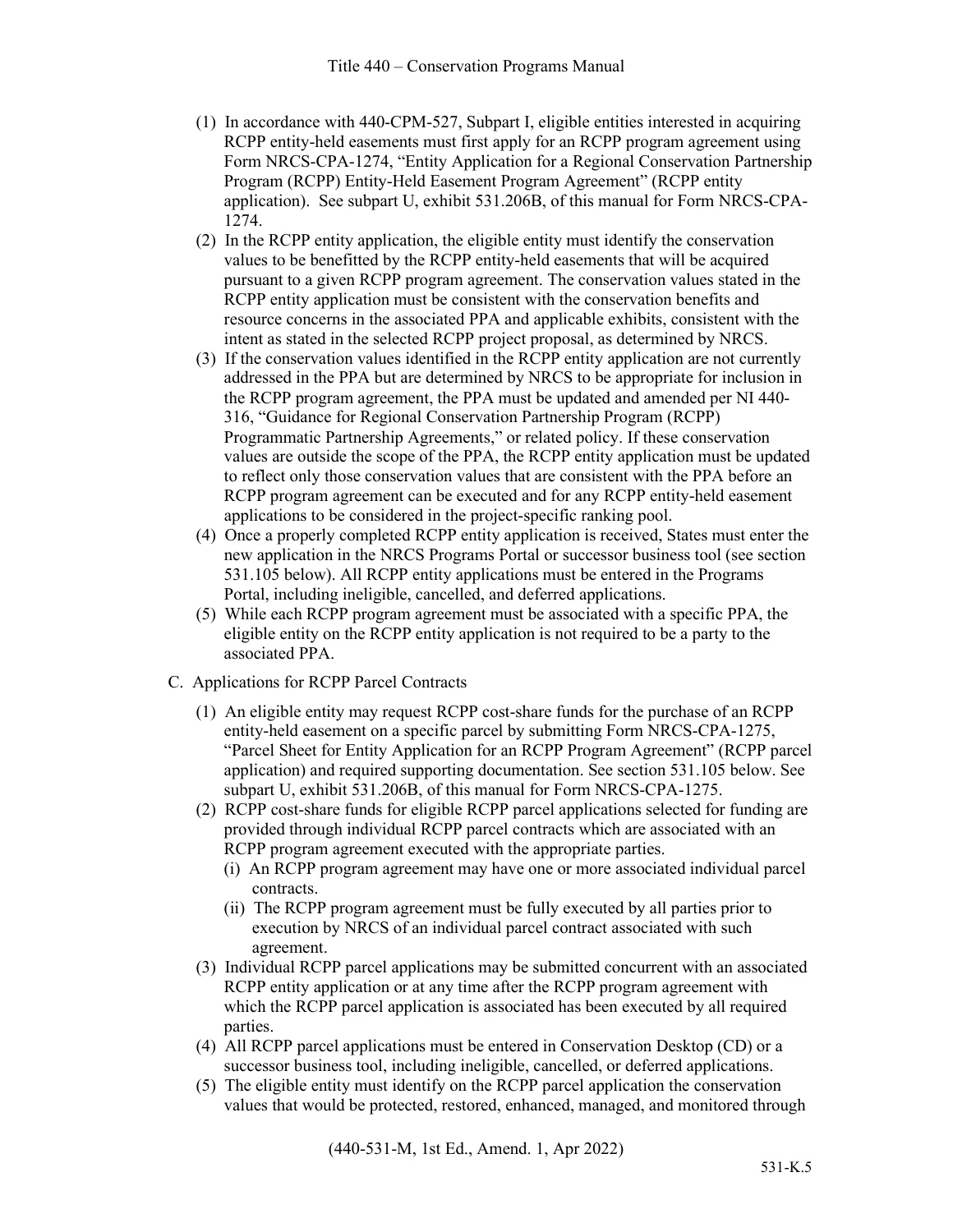an RCPP entity-held easement on the identified parcel. The conservation values must be consistent with those identified in the PPA and the associated RCPP entity application or executed RCPP program agreement.

(6) For each parcel, eligible entities must identify at the time of application the estimated easement value, the requested Federal share, and the amount and sources of funds that will comprise the non-Federal share.

### **531.102 RCPP Entity Eligibility**

- A. Entity Eligibility Requirements
	- (1) To be eligible to apply for and enter into an RCPP program agreement and receive RCPP funding for an RCPP entity-held easement, an entity must be one of the eligible entity types listed in 440-CPM, Part 528, Section 528.32(B) and must provide as part of the application process, sufficient documentation for the State conservationist to determine that the entity—
		- (i) Meets the eligibility requirements set forth in 7 CFR Section 1464.5(b) and 7 CFR Part 1468.
		- (ii) Has authority to purchase and hold conservation easements for the purposes of protecting the types of conservation values identified in the RCPP conservation easement deed.
		- (iii) Has an established land protection program that purchases conservation easements for the purpose of protecting the types of natural resource(s) consistent with the conservation goals outlined in the PPA (e.g., farmland, grassland, forestland, wetland, or another natural resource) and the conservation values to be identified RCPP program agreement and in the individual RCPP conservation easement deeds.
		- (iv) Demonstrated a commitment to the long-term conservation of the types of land to be conserved by the RCPP entity-held easement.
		- (v) Has the authority and capability to acquire, manage, and enforce conservation easements or their equivalent.
		- (vi) Has staff capacity (either directly or through formal agreement with other entities) dedicated to monitoring and easement stewardship.
		- (vii) Has the ability to meet the requirements of the program, including easementspecific expectations and requirements established in PPA and the terms of the RCPP program agreement and associated parcel contracts.
	- (2) Entities with existing RCPP, ACEP-ALE, or Farm and Ranch Lands Protection Program (FRPP) agreements or easements that are delinquent or deficient in satisfying the terms of those agreements or easements may be determined ineligible for funding under RCPP until such time as the deficiencies are addressed. These deficiencies may include, but are not limited to—
		- (i) Failing to conduct monitoring or provide annual monitoring reports to NRCS or providing annual monitoring reports that are insufficient or late.
		- (ii) Failing to comply with the terms of the RCPP, ACEP-ALE, or FRPP agreement.
		- (iii) ACEP-ALE certified entities that have been found non-compliant upon spot check and unable to remedy issues within the agreed upon timeframes.
- B. Eligible Entity Responsibilities
	- (1) The eligible entity must—
		- (i) Perform necessary legal and administrative actions to ensure proper acquisition and recordation of valid conservation easements, including such additional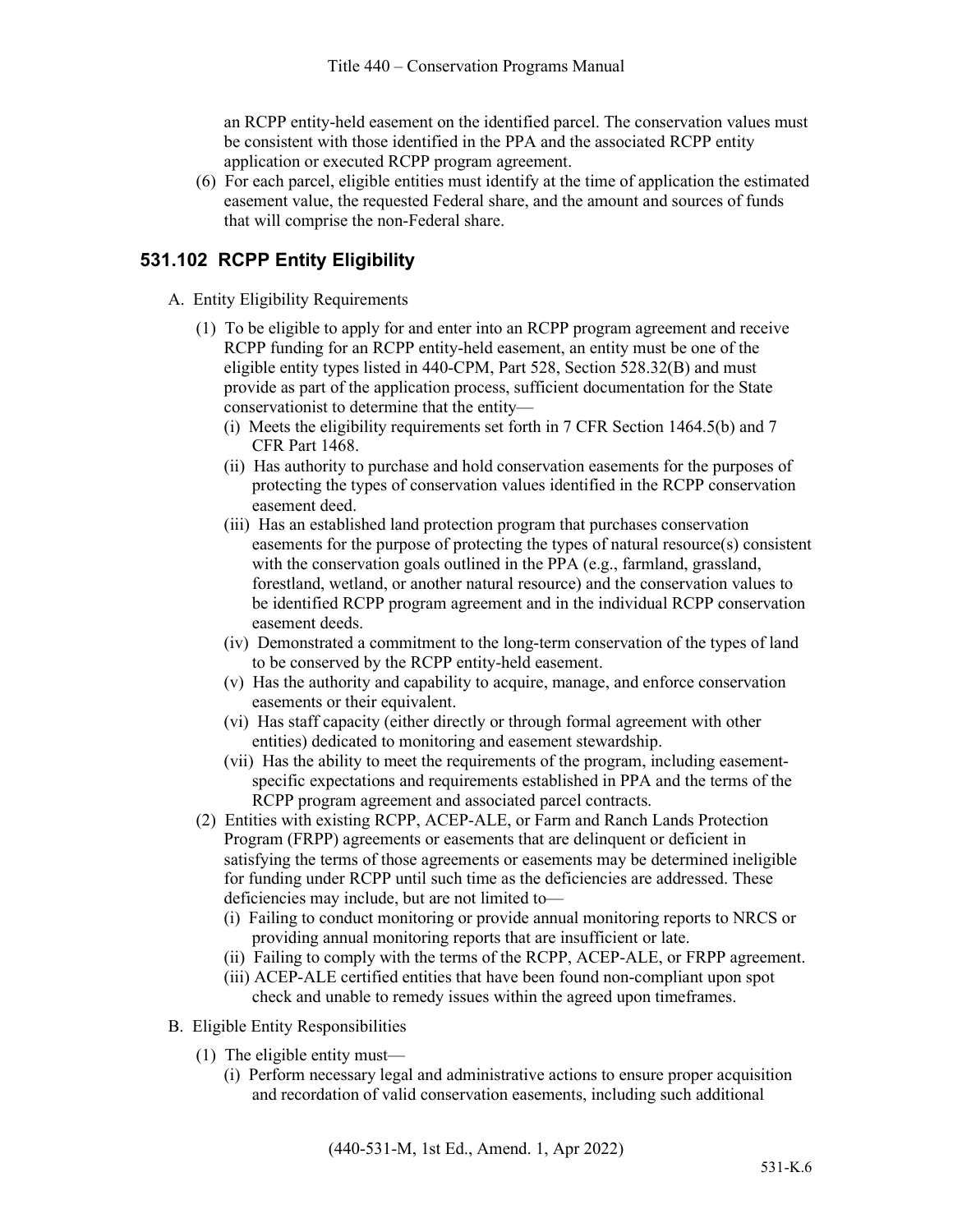actions as required for conservation easements acquired through an authorized buy-protect-sell transaction.

- (ii) Ensure all costs related to determinations of value, due diligence, and closing are appropriately procured and paid.
- (iii) Meet the requirements of and carry out all responsibilities specified in the RCPP program agreement and associated parcel contracts, including submitting all required documentation and requests for reimbursements, advances, or extensions by required deadlines.
- (iv) Ensure that any required or agreed-to RCPP easement plans are complete at or prior to closing and updated as necessary pursuant to applicable RCPP conservation easement deed terms. See subpart L, section 531.112 of this manual for specific RCPP conservation easement deed requirements.
- (v) Provide information to the Farm Service Agency on Form AD-2047, "Customer Data Worksheet," successor form, or other acceptable format for entry into Service Center Information Management System (SCIMS) or successor system.
- (vi) Ensure for each eligible entity and any co-holding entities that the Central Contractor Registration (CCR) requirements through the System for Award Management (SAM) or successor registry are met. Evidence of current active SAM registration must be checked at the time of application, at the time of obligation of funds, and at the time of each payment. Registration in SAM must be maintained for the duration of the RCPP program agreement. To maintain active registration in SAM, eligible entities and co-holding entities must renew their SAM registration annually and must not allow their registration to lapse or expire prior to renewal.
- (vii) Ensure any legal entities that will be identified in the RCPP conservation easement deed as a co-holder (grantee) or as a third-party right holder (not a grantee) meet the requirements applicable to such legal entities as set-forth in the terms of the RCPP program agreement and described in subpart L, section 531.112 of this manual.
- (viii) Upon closing, hold title to the RCPP conservation easement.
- (ix) Conduct monitoring at least annually and, for easements with a U.S. right of enforcement, provide the monitoring report to the State conservationist at least annually.
- (x) Enforce the terms of the RCPP conservation easement.
- (2) After consultation with and approval by EPD, an eligible entity may assign another entity to manage and enforce the RCPP conservation easement. The entity assigned the management and enforcement responsibilities must have the appropriate expertise and capacity to carry out such responsibilities.

### **531.103 Land Eligibility for an RCPP Entity-Held Easement**

A. Land eligible for enrollment in an RCPP entity-held easement must meet the general RCPP land eligibility requirements of subpart C, section 531.22 of this manual, as well as the requirements set forth in this section, which provides land eligibility guidance specific to RCPP entity-held easements.

B. An onsite review by NRCS is required prior to the NRCS making a land eligibility determination. Land may be considered eligible for enrollment in an RCPP entity-held easement if all of the technical, programmatic, and realty-related requirements are met as determined by NRCS, including—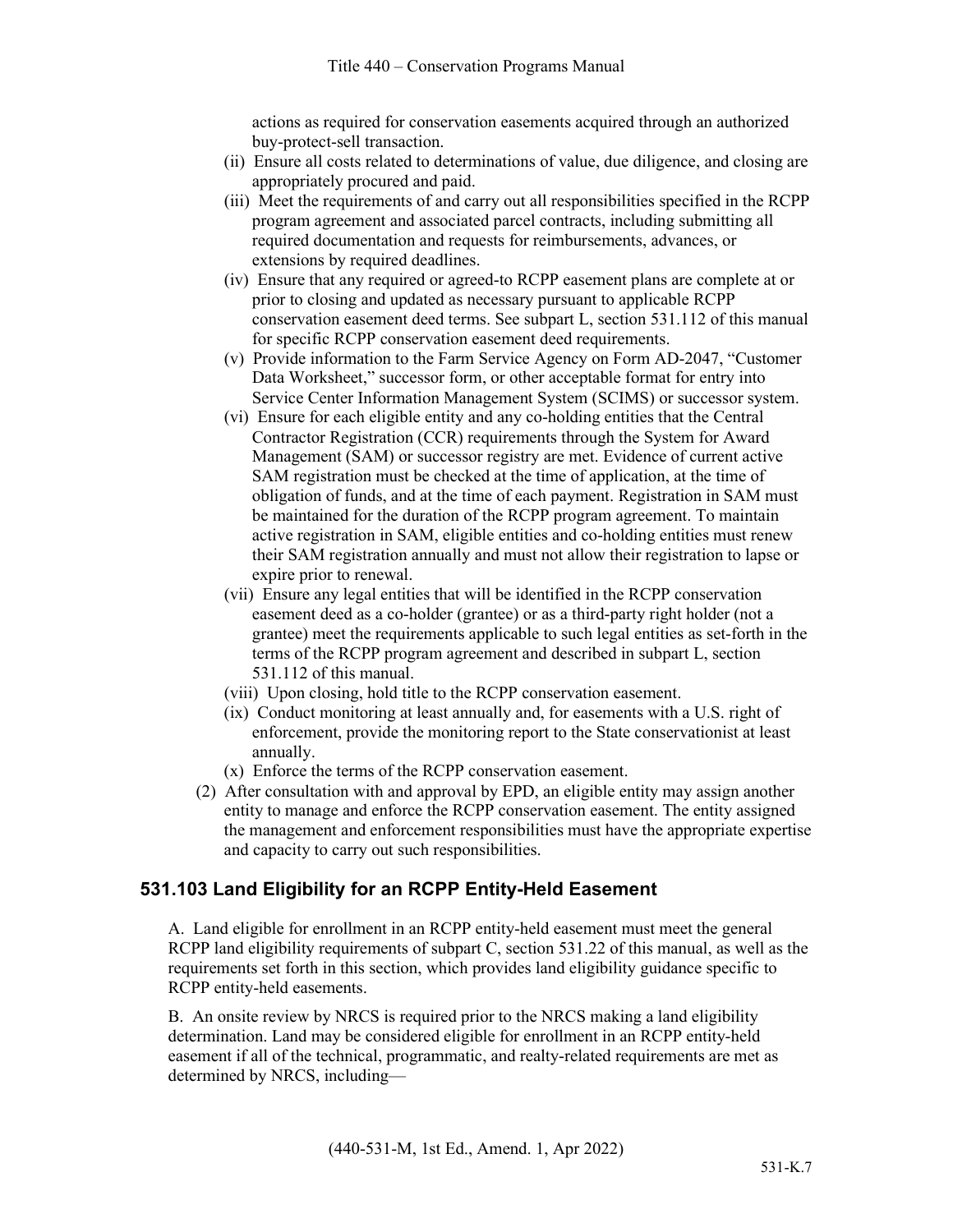- (1) The land is private or Tribal agricultural land, nonindustrial private forest land, or associated land as set forth in subpart C, section  $531.22(B)(1)$  of this manual, and this subpart. See paragraph C below for additional eligibility limitations and requirements specific to RCPP buy-protect-sell transactions.
- (2) The land itself is capable of supporting the identified conservation values and the planned future condition of the proposed easement area subject to the terms of the RCPP conservation easement deed.
- (3) The land is within the approved PPA project area.
- (4) The terms of the RCPP conservation easement deed are appropriate to achieve the conservation benefits and resource concerns defined for an approved PPA and the conservation values set forth in the RCPP program agreement.
- (5) The land does not have any conditions that would render it ineligible, as set forth in subpart C, section 531.22(B)(3) of this manual, and this subpart.
- (6) The land is subject to a written pending offer by an eligible entity, except as described in paragraph 531.103(C)(5) below for a buy-protect-sell transaction.

C. As identified in table 531-K1, the land eligibility requirements of the covered programs serve as a guide in determining whether the physical features and capabilities of the land itself align with the stated conservation values and the use of the appropriate minimum deed terms addendum to achieve those conservation values. When atypical land eligibility scenarios are proposed, NRCS may consider information provided by a lead partner in determining eligibility. Any atypical land eligibility scenarios must still be capable of achieving the stated conservation benefits and values.

#### **Table 531-K1**

| <b>RCPP Entity-Held Easement Type</b>                                                                                         | <b>Typical Technical Land Eligibility Categories and</b><br>Criteria                                                                                                                                                                                                             |
|-------------------------------------------------------------------------------------------------------------------------------|----------------------------------------------------------------------------------------------------------------------------------------------------------------------------------------------------------------------------------------------------------------------------------|
| Highly Restrictive:<br>RCPP MINIMUM DEED TERMS FOR<br>USES LIMITED FOR PROTECTION OF<br><b>CONSERVATION VALUES</b>            | ACEP-WRE land eligibility<br>(440-CPM-528, Section 528.105)                                                                                                                                                                                                                      |
| Moderately Restrictive:<br>RCPP MINIMUM DEED TERMS FOR<br><b>CONSERVATION USE WITH</b><br><b>COMPATIBLE AGRICULTURAL USES</b> | HFRP land eligibility (440-CPM-511, Section<br>511.24A)<br>ACEP-ALE grasslands of special environmental<br>significance $(440$ -CPM-528-528.33B $(iii)$<br>ACEP-WRE reservation of grazing rights as<br>described in the States WRCG (440-CPM-528-<br>528.131B(vii) and 528.162A |
| Minimally Restrictive:<br>RCPP MINIMUM DEED TERMS FOR<br><b>AGRICULTURAL USE</b>                                              | ACEP-ALE land eligibility<br>$(440$ -CPM-528-528.33A(3-6), B, and C)                                                                                                                                                                                                             |

#### D. Definitions and Additional Requirements

(1) Associated Land.—Land that is typically associated with farms and ranches, nearby production, or conservation lands and that is not purposefully managed for food, forage, or fiber. Associated land, such as wetlands, riparian areas, grasslands, or floodplains, may comprise the entirety of an RCPP entity-held easement or may be incidental areas on an enrollment that includes agricultural or nonindustrial private forest land, by including areas such as idle center pivot corners, odd areas, ditches and watercourses, riparian areas, field edges, seasonal and permanent wetlands, and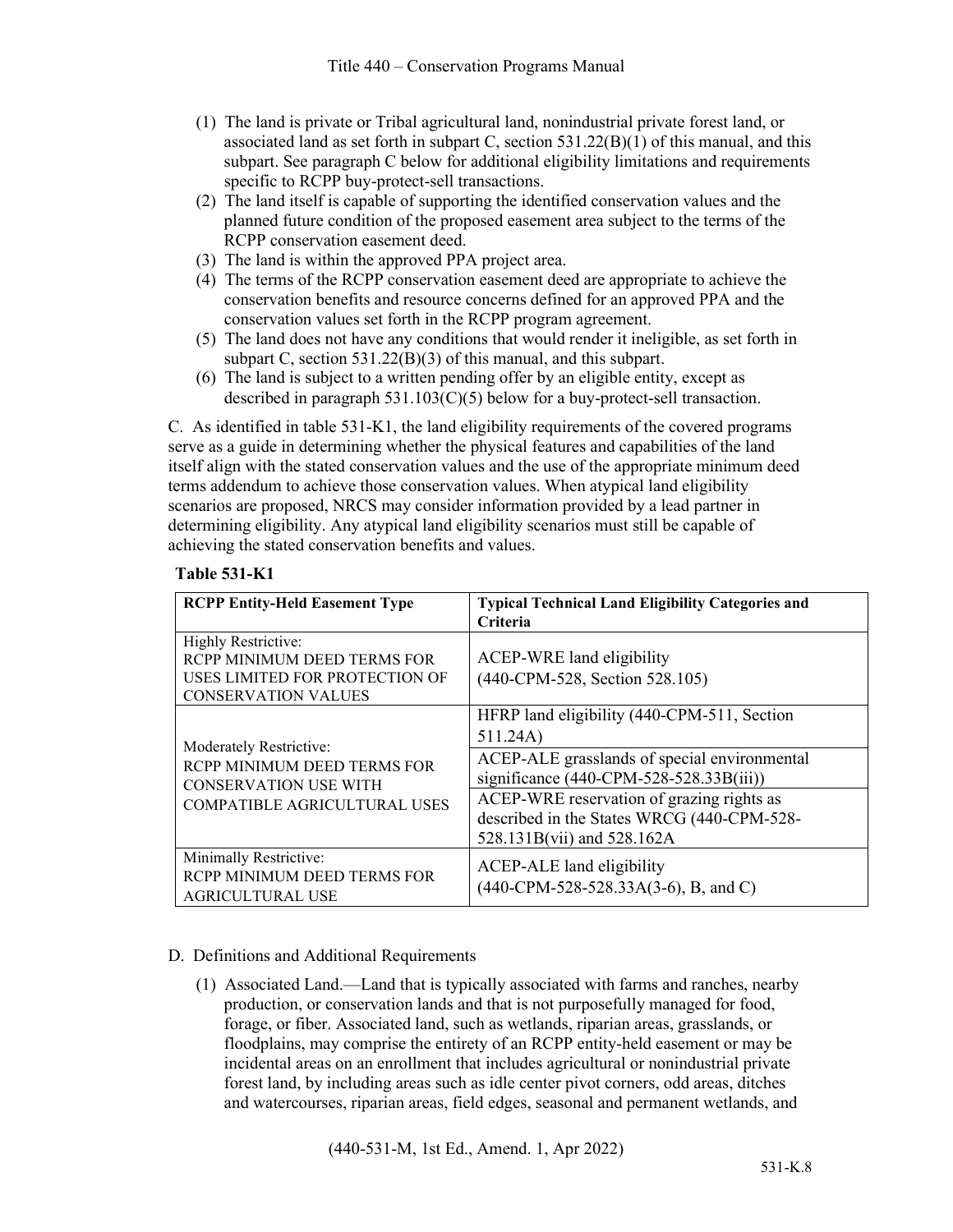other similar areas. In all cases, to be included in an RCPP entity-held easement and determined eligible, the associated lands must be functionally related to and integral to addressing the identified conservation values.

- (2) Nonindustrial Private Forest Land.—As described in 7 CFR Section 1464.3. For the purposes of RCPP entity-held easements, unlike ACEP-ALE, enrollment of nonindustrial private forest land is not limited to 2/3 of the easement area.
- (3) Tribal Lands.— For the purposes of RCPP entity-held easements, Tribal lands are eligible under certain conditions as outlined in  $440$ -CPM-528-  $28.33(D)(4)$  and are those defined as acreage owned by "Indian Tribes" in 7 CFR Section 1468.3.
- (4) Written Pending Offer.—A written bid, contract, or option between a landowner and an eligible entity for the acquisition and conveyance of a conservation easement for a purpose consistent with the conservation values stated in the RCPP parcel application.
	- (i) The written pending offer may be extended by the eligible entity to the landowner to acquire the conservation easement or may be from the landowner to the eligible entity to sell the conservation easement. The State conservationist will determine the sufficiency of the written pending offer for the purposes of determining RCPP eligibility.
	- (ii) A written pending offer may take the form of a signed option-to-purchase agreement or other type of purchasing agreement, a letter of intent to sell the easement, an offer letter from the landowner to the eligible entity, or other similar documentation. A pending offer may document a landowner's intent to sell the easement without a commitment to a purchase price as many offers are made before the appraisals are completed.
	- (iii) Pending offers must be for a conservation easement in perpetuity or the maximum duration allowed under State law.
	- (iv) A copy of the written pending offer must be provided by the eligible entity with the parcel application and must be retained in the easement case file for the individual parcel.
- (5) Buy-Protect-Sell Transaction Eligibility.—In addition to the criteria set forth in this manual, buy-protect-sell transactions under RCPP must also meet the following criteria:
	- (i) The land must meet all of the eligibility criteria at 440-CPM-528-528.33 and NI 300-308.2, except that such lands may be owned or in the process of being purchased by any type of eligible entity, including eligible entities that are State or local governments.
	- (ii) All requirements applicable to a preclosing transfer buy-protect-sell transaction as set forth in 440-CPM-528, NI 300-308, and this manual.

**Note:** Post-closing transfer buy-protect-sell transactions are not authorized under RCPP.

(iii) Because all RCPP buy-protect-sell transactions must meet the ACEP-ALE eligibility criteria and buy-protect-sell transaction requirements, including that the fee title ownership of the land to be protected by the RCPP conservation easement be transferred to a qualified farmer or rancher, the RCPP conservation easement deed must use the minimally restrictive or moderately restrictive RCPP minimum deed terms, as appropriate, based on the specified conservation values.

E. Ineligible Lands.—Lands that meet any of the criteria set forth in subpart C, section 531.22(B)(3), of this manual or as further described below are ineligible for an RCPP entityheld easement as determined by NRCS. NRCS will follow the applicable policy and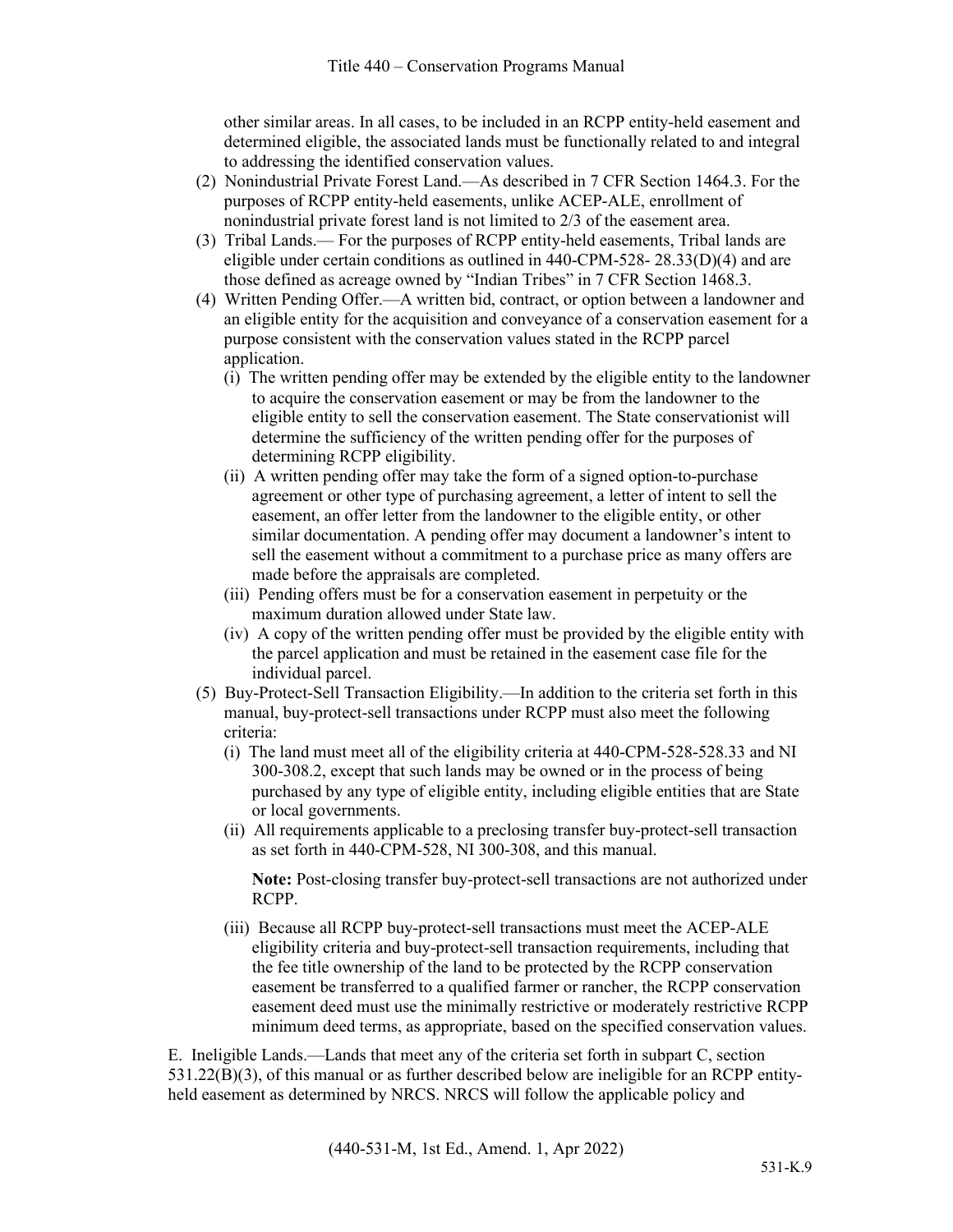procedures set forth in 440-CPM-527, Subpart H (440-CPM-527-H) with respect to conducting its reviews of hazardous material, title, boundary, access, and other due diligence items.

- (1) Adverse Onsite or Offsite Conditions.—Onsite or offsite conditions that could undermine, preclude, or interfere with achieving the purposes of the RCPP entityheld easement, including but are not limited to—
	- (i) The presence or potential presence of hazardous materials issues on the parcel or a neighboring site.
	- (ii) Permitted or existing rights of way, either onsite or offsite, such as transmission lines, highways, pipelines or other existing or proposed infrastructure that introduce disturbances or risks that undermine the purposes of the easement.
	- (iii) Adjacent land uses that could impede or undermine the ability of the parcel to support the stated conservation values, such as the close proximity of the site to an area with existing, planned, or zoned land uses of development or recreational use that will be negatively impacted or incompatible with ongoing agricultural operations or cultural practices, such as agricultural waste or pesticide application.
- (2) Unacceptable Title or Access Issues.—Any parcel with insufficient legal access or unacceptable exceptions to clear title which may include, but are not limited to, existing easements, rights of way, leases, or other encumbrances owned or leased by a third party that—
	- (i) Have a high likelihood of resulting in conversion from an eligible land use inconsistent with the conservation values stated in the RCPP program agreement.
	- (ii) Allow a scope or intensity of use that could interfere with the stated conservation values of the property.
	- (iii) May limit the easement holder's ability to monitor or enforce the easement.
	- (iv) Include mortgages or liens that cannot be removed or subordinated as required.
- (3) Mineral Exploration.—Land on which gas, oil, earth, hard rock, stone, gravel, geothermal, or mineral rights exploration has been leased or that is owned by someone other than the landowner unless all of the following criteria are met:
	- (i) The third-party rights will not harm or interfere with the conservation values or intended uses of the easement.
	- (ii) Any methods of exploration and extraction will have only a limited and localized impact on the easement.
	- (iii) The landowner's discretion with respect to third-party rights is limited as specified in the RCPP conservation easement deed, including terms that set forth review and approval required by the grantee or NRCS.

**Note:** NRCS may use remoteness tests, mineral assessments, or the mineral matrix for NRCS easements, or other materials for the evaluation of such thirdparty rights. NRCS may also review similar documents provided by the eligible entity or landowner to determine the likelihood of surface disturbance that would undermine the viability of the enrolled parcel or parcels to serve their intended conservation purpose. All versions of the RCPP minimum deed terms contain language that addresses the landowner discretion with respect to such third-party rights. See 440-CPM-527-H for additional guidance regarding review of minerals and related issues.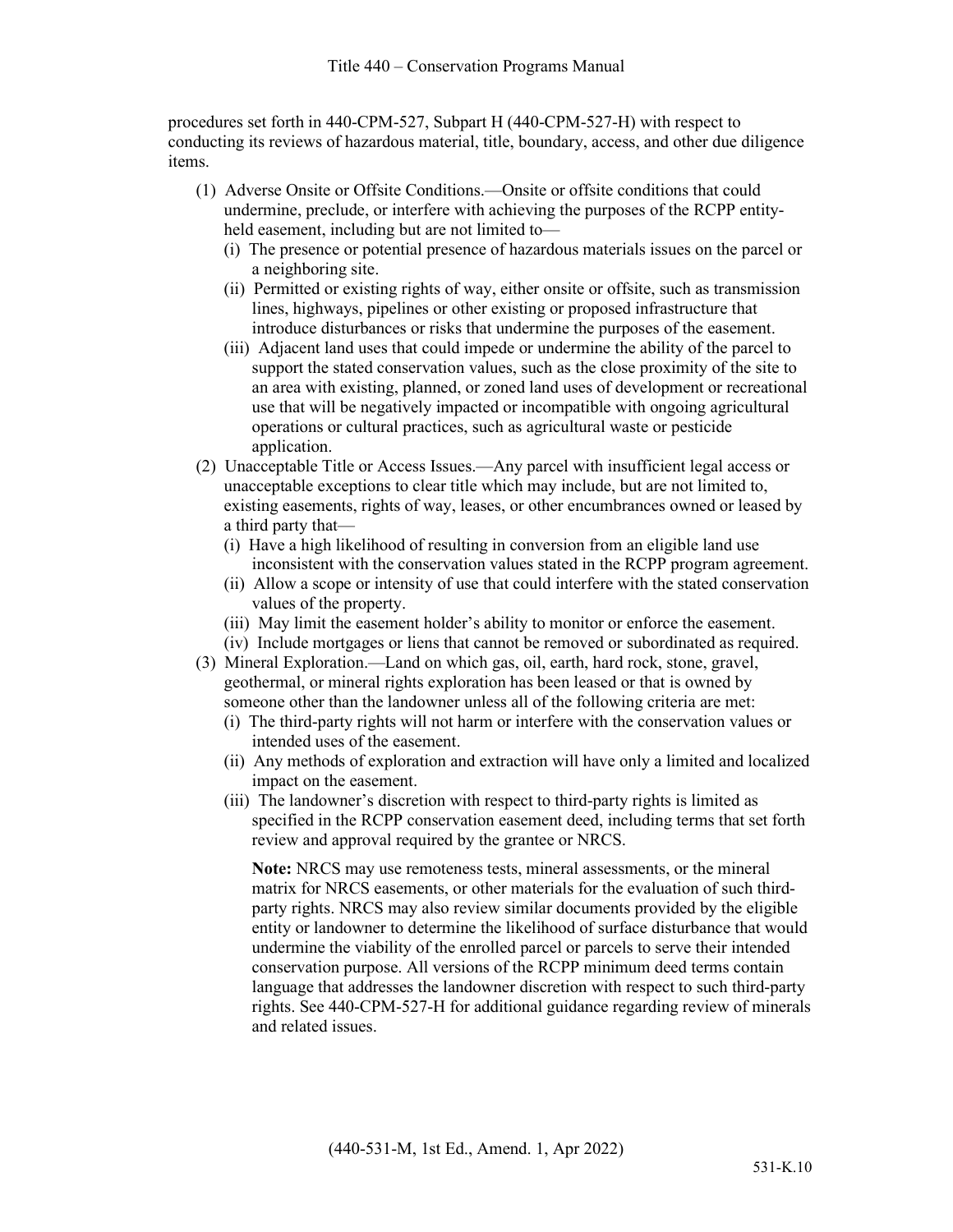### **531.104 Payment Eligibility Applied to Landowners as Beneficiaries**

All landowners, as listed on the current property deed or equivalent evidence of ownership documentation, must provide the documentation and meet the payment eligibility criteria set forth in 440-CPM-528, Subpart D, Section 528.35 (440-CPM-528-D-528.35), with the following exceptions:

- (1) If an applicability waiver of the adjusted gross income (AGI) requirement has been granted for the PPA, landowners are not required to submit the Form CCC-941, "Average Adjusted Gross Income (AGI) Certification and Consent to Disclosure of Tax Information," (or equivalent successor form) or meet the AGI requirements.
	- (i) States must clearly document in the appropriate business tools and in the easement case file that the individual RCPP parcel application is associated with a PPA for which an AGI applicability waiver has be granted.
	- (ii) See NI 440-314, "Adjusted Gross Income Waiver Process," and related agency directives on AGI applicability waivers for additional requirements.
- (2) For a preclosing buy-protect-sell transaction, the landowners must meet the payment eligibility criteria as set forth in 440-CPM-528-D-528.35(A)(4)(ii) and NI 300-308.

#### **531.105 Application, Ranking, and Selection Process and Requirements**

A. Application, Ranking, and Selection Process.— This section supplements subpart F, section 531.52, of this manual which does not provide application and ranking guidance specific to RCPP entity-held easements. The following outlines the procedural steps for RCPP entity-held easement application, ranking, and selection; unless otherwise stated, steps may be taken concurrently:

- (1) Establish ranking pools.—After negotiating and entering a PPA, the State conservationist must establish RCPP entity-held easement ranking pools as set forth in NI 440-310, "NRCS Program Ranking Tool through Conservation Assessment Ranking Tool," and in paragraph C below.
- (2) Accepting Applications.—NRCS accepts RCPP entity applications and RCPP parcel applications on a continuous basis for the life of the applicable PPA. Additionally, States, in consultation with the partners on each active PPA, may establish and advertise one or more application cutoff dates during the fiscal year as follows: (i) In accordance with subpart I, section 531.84, of this manual, State
	- conservationists must provide at least 30 days public notice for all application periods and ranking deadlines and post associated information on the State's website by the time of the program application announcement.
		- The announcement should identify the PPA(s) to which the announcement applies.
		- The applicable RCPP ranking criteria must be published to the State website prior to the application cutoff date.
	- (ii) Applications received after an application cutoff date and incomplete applications will not be ranked or considered for inclusion in the funding cycle covered by the application cutoff date.
	- (iii) Complete applications received after the application cutoff date may be considered in a subsequent application review and selection period.
	- (iv) RCPP parcel applications for parcels that were preselected for funding in the PPA may be received and reviewed at any time irrespective of the application cutoff dates and application periods discussed in this paragraph (531.105A(2)).

(440-531-M, 1st Ed., Amend. 1, Apr 2022)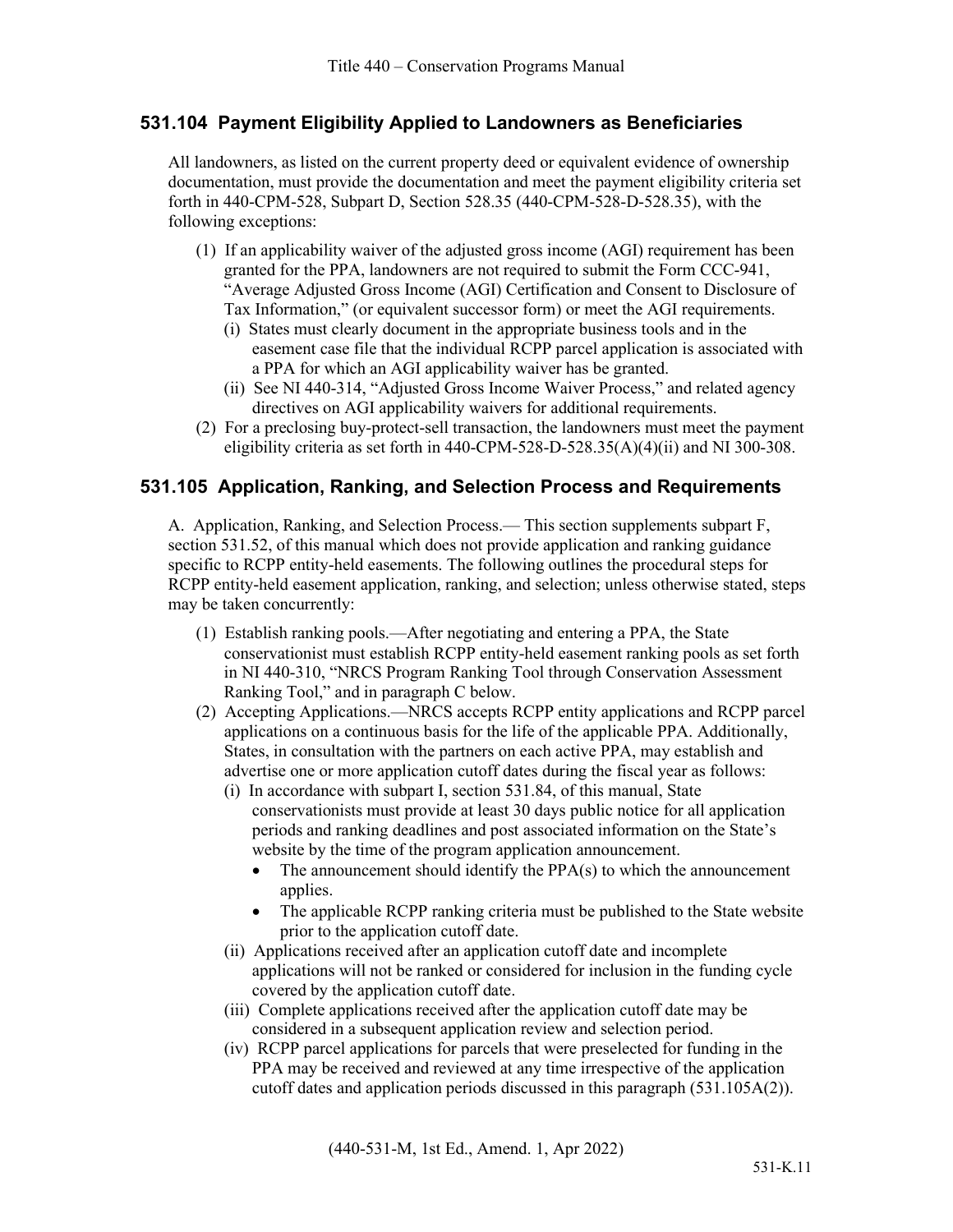- (3) Application Review.—NRCS State offices review application information and supporting documentation provided by the eligible entity, and must:
	- (i) Determine application completeness, project-specific ranking pool applicability, entity eligibility, land eligibility, landowner eligibility, and other eligibility for each RCPP entity application and RCPP parcel application under an active PPA
	- (ii) Ensure that the conservation values identified are appropriate and consistent with the PPA and associated RCPP program agreement.
	- (iii) In consultation with EPD as needed, ensure that the appropriate version of the RCPP minimum deed terms has been selected for an individual parcel based on the conservation values.
	- (iv) Enter all applications into CD or a successor business tool.
- (4) Enter into Program Agreement.—After review of an RCPP entity application and determination of entity eligibility, States and the eligible entity must complete and submit the draft, unexecuted RCPP program agreement and all required exhibits to the RCPP program agreement to EPD for review and approval. Following receipt of required written approvals from EPD, the State conservationist and eligible entities may execute the RCPP program agreement. RCPP program agreement preparation, submission, review, and execution must be completed as set forth 440-CPM, Part 527, Subpart I (440-CPM-527-I), and this subpart.
- (5) Onsite Inspection.—As part of the review of RCPP parcel applications, NRCS staff will conduct and document onsite inspections as set forth in 440 CPM--527-H, and this subpart. During onsite inspections, NRCS staff must complete the:
	- (i) Limited Phase 1 environmental site assessment as set forth in 440-CPM-527-H, including the completion of the "Landowner Disclosure Worksheet," the "Hazardous Materials Field Inspection Checklist," and,
	- (ii) Hazardous Materials Landowner Interview. See 440-CPM-527, Subpart Y, "Exhibits" for the "Landowner Disclosure Worksheet," the "Hazardous Materials Field Inspection Checklist," and the "Hazardous Materials Landowner Interview.
- (6) Rank Eligible RCPP Parcel Applications.—All eligible RCPP parcel applications, including parcels that were preselected for funding in the PPA, must be ranked onsite using the current, applicable ranking criteria.
	- (i) Processing and ranking of eligible applications should occur on a continuous basis, but at a minimum, complete applications received prior to the cutoff date will be reviewed for eligibility.
	- (ii) Applications determined to be complete and eligible must be ranked.
	- (iii) Ranking information must be entered into the required worksheets and business tools for all complete and eligible applications.
- (7) Tentative Selection for Funding.—The State conservationist selects eligible RCPP parcel applications for funding based on ranking priority using the RCPP financial assistance funds allocated to the associated PPA.
	- (i) If adequate funds are not available to fund the next highest ranked parcel, the State may select the next-highest-ranked parcel for which sufficient funding is available.
	- (ii) Eligible applications for parcels preselected for funding in a PPA or under an alternative funding Arrangement (AFA) PPA shall be funded in the order identified by lead partner subject to fund availability in the PPA.
- (8) Internal Controls Review.—Prior to executing or obligating funds to individual RCPP parcel contracts, States must complete the preobligation review pursuant to the most current easement internal controls policy and guidance.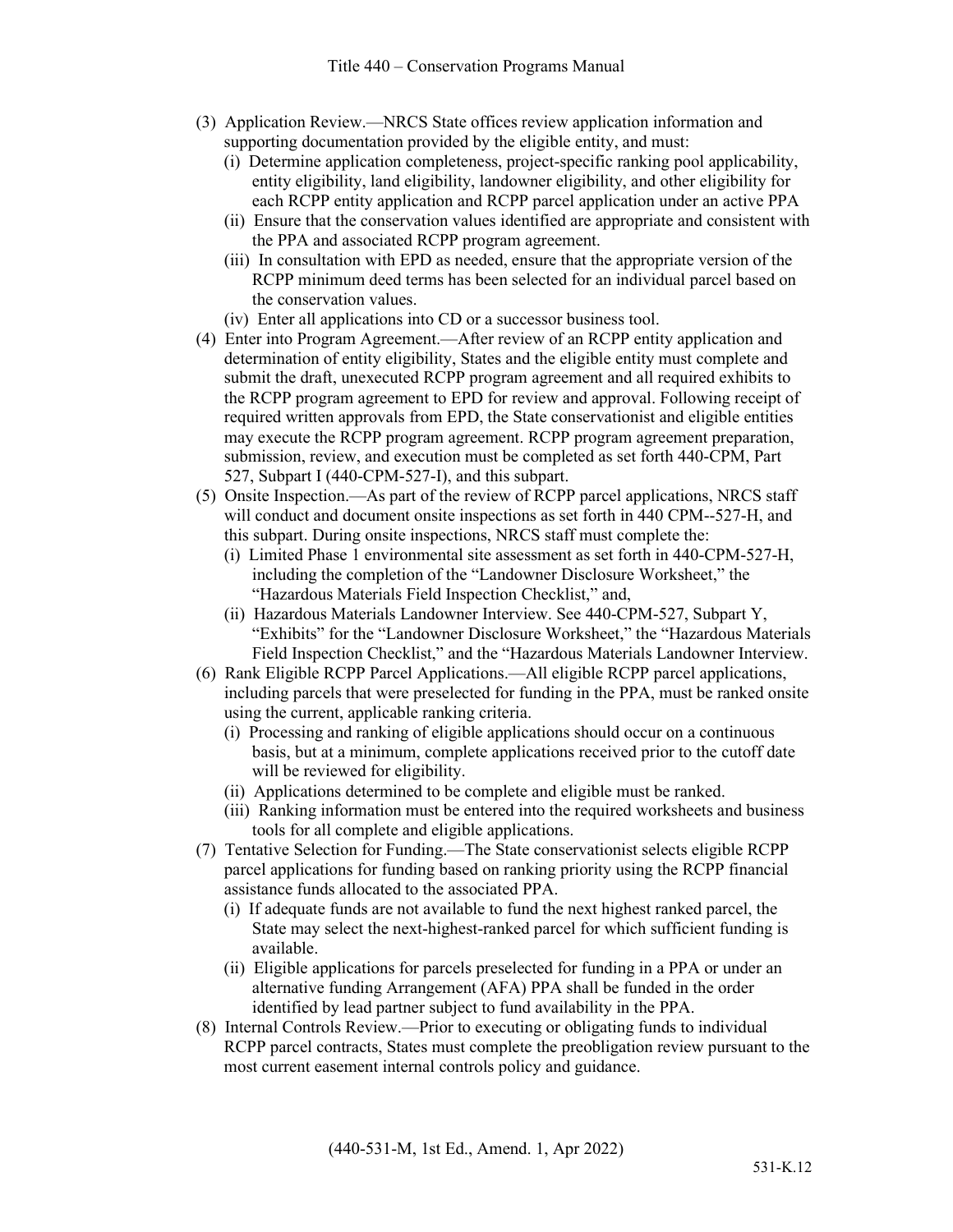- (9) Application Management.—All applications not selected or considered during a given evaluation period, except for those cancelled or determined ineligible, shall be deferred to subsequent evaluation periods.
	- (i) If the PPA budget for RCPP entity-held easement acquisition is fully consumed, any deferred RCPP parcel applications must be cancelled.
	- (ii) Deferred applications are subject to the eligibility, ranking, and selection requirements in place at the time the application is considered for funding and must be determined eligible for the fiscal year in which it is selected for funding. See subpart U, exhibit 531.206B of this manual for a sample deferral letter.
	- (iii) Prior to the end of each fiscal year, the State must upload into the appropriate business tool the information for each RCPP parcel application received or considered for funding during that fiscal year, including ranking score, eligibility status, and funding status.
- B. RCPP Application Requirements
	- (1) Entities may submit applications in paper copy or electronically. A properly completed and executed application is one that is submitted on the appropriate forms, accompanied by all required supporting documentation, and signed by all required applicants. Only properly completed and executed applications will be considered for approval.
	- (2) The completed RCPP entity application (NRCS-CPA-1274, or successor form) and documentation submitted in support of such application must—
		- (i) Document for each entity applying as an eligible entity that would be party to a RCPP program agreement the following:
			- The entity's commitment to long-term conservation of the types of lands covered by the PPA using voluntary conservation easements that protect the land from conversion to uses inconsistent with the PPA conservation benefits.
			- The entity's capability and record of acquiring, holding, managing, and enforcing conservation easements.
			- A citation to the State conservation easement enabling statute that the entity will rely on to acquire conservation easements.
			- If the entity is a State or local government or Tribal Government, a citation to the entity's statutory authority to acquire conservation easements consistent with the purposes of RCPP and the PPA.
			- The entity's capacity to monitor and enforce the conservation easements.
		- (ii) Provide evidence of entry in the SCIMS or successor system (e.g., Business Partner).
		- (iii) To the extent known at the time the RCPP entity application is submitted, provide a comprehensive list and anticipated roles of all potential legal entities that may be an eligible entity applicant or identified in an RCPP conservation easement deed as a co-holder (grantee) or third-party right holder for each parcel application to be associated with the entity application. See subpart L, section 531.112A(4), of this manual and 440-CPM-527-I for additional information on eligible entities, co-holders, and third-party right holders.
		- (iv) Provide evidence of current registration in SAM or successor systems for each identified eligible entity and co-holding entity.
		- (v) Provide relevant information from the PPA with which the RCPP entity application is associated, including PPA identifying number, lead partner on the PPA, RCPP program agreement type (RCPP Classic or AFA), and a list of all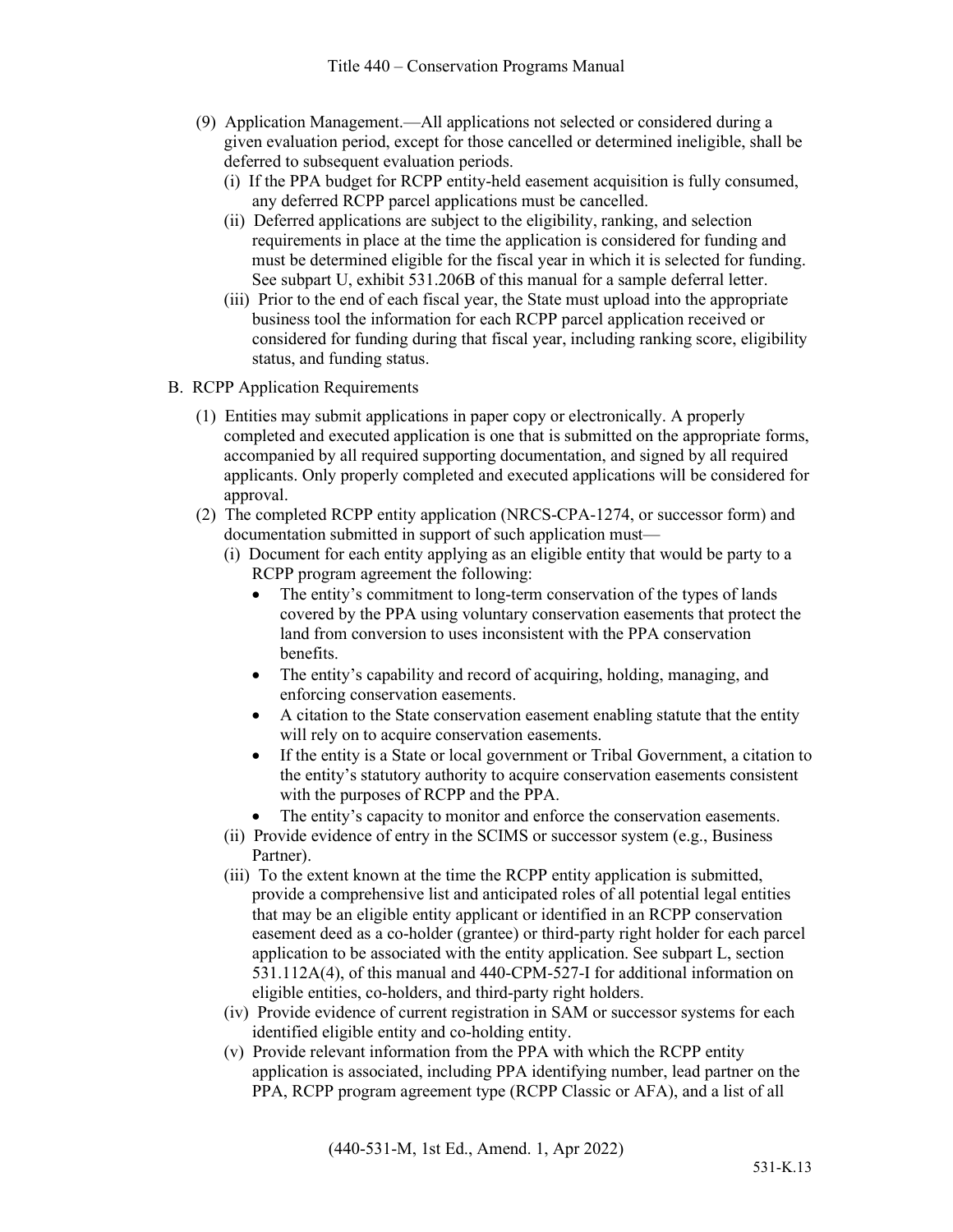applicable conservation values for RCPP entity-held easements from the PPA and exhibits. See section 531.101 above.

- (vi) Provide any additional information as required by NRCS to support the execution of an RCPP program agreement with the identified parties.
- (3) The completed RCPP parcel application (NRCS-CPA-1275 or successor form) and documentation submitted in support of the individual parcel application must—
	- (i) Describe the parcel to be protected using RCPP cost-share assistance.
	- (ii) Identify the PPA with which the RCPP parcel application is associated, including PPA identifying number and lead partner on the PPA. NRCS will identify the RCPP program agreement (or RCPP entity application) with which the parcel application is associated.
	- (iii) Provide the current land ownership information, including—
		- Listing of all landowners of record as stated on the most current evidence of ownership documents and identifying a landowner that will serve as a primary contact.
		- A copy of the evidence of current legal ownership of the entire offered acreage, such as a recorded deed of ownership of the eligible land or a fully executed purchase agreement wherein the eligible landowner has agreed to purchase the eligible land.
		- A copy of the evidence of the landowner's means of physical and legal access to the easement area as described in 440-CPM-527-H.
	- (iv) Identify the transaction type that will be used to acquire the RCPP conservation easement as either a standard transaction or preclosing buy-protect-sell transaction (see section 531.105B(4) below).
	- (v) Include a copy of the written pending offer to acquire a conservation easement on the identified parcel, or for a buy-protect-sell transaction, evidence that the land is owned by or in the process of being purchased by the eligible entity.
	- (vi) Identify the conservation values that would be protected, restored, enhanced, managed, maintained, and monitored through the RCPP entity-held easement. The conservation values must be consistent with those identified in the PPA, the associated RCPP program agreement, and as specifically identified in the RCPP parcel application.
	- (vii) Identify the level of restriction of the RCPP conservation easement deed. See subpart U, exhibit 531.206B for the RCPP minimum deed terms. If available, provide a copy of the draft RCPP conservation easement deed. See deed requirements in section 531.112 below.
	- (viii) Identify the estimated easement value and compensation costs, the requested amount of the Federal share, and the non-Federal share information for the individual parcel. In addition, the application must include documentation describing the methodology used to determine the estimated easement value. See section 531.106 below for cost-share assistance and match requirements.
	- (ix) Include maps, and, if available, GIS shapefiles showing the following:
		- The location of the parcel in relation to the PPA project boundaries.
		- The proposed parcel boundaries and total acreage, including larger property boundaries if different than the offered parcel boundaries.
		- The location of other protected land in relation to parcel, if applicable.
		- The location and acreage of each land use present on the property.
	- (x) Provide evidence and a map of legal and physical access to the parcel, including the location of the parcel, the location, route number, and name of the public road from which the parcel will be accessed, and the access route between the public

(440-531-M, 1st Ed., Amend. 1, Apr 2022)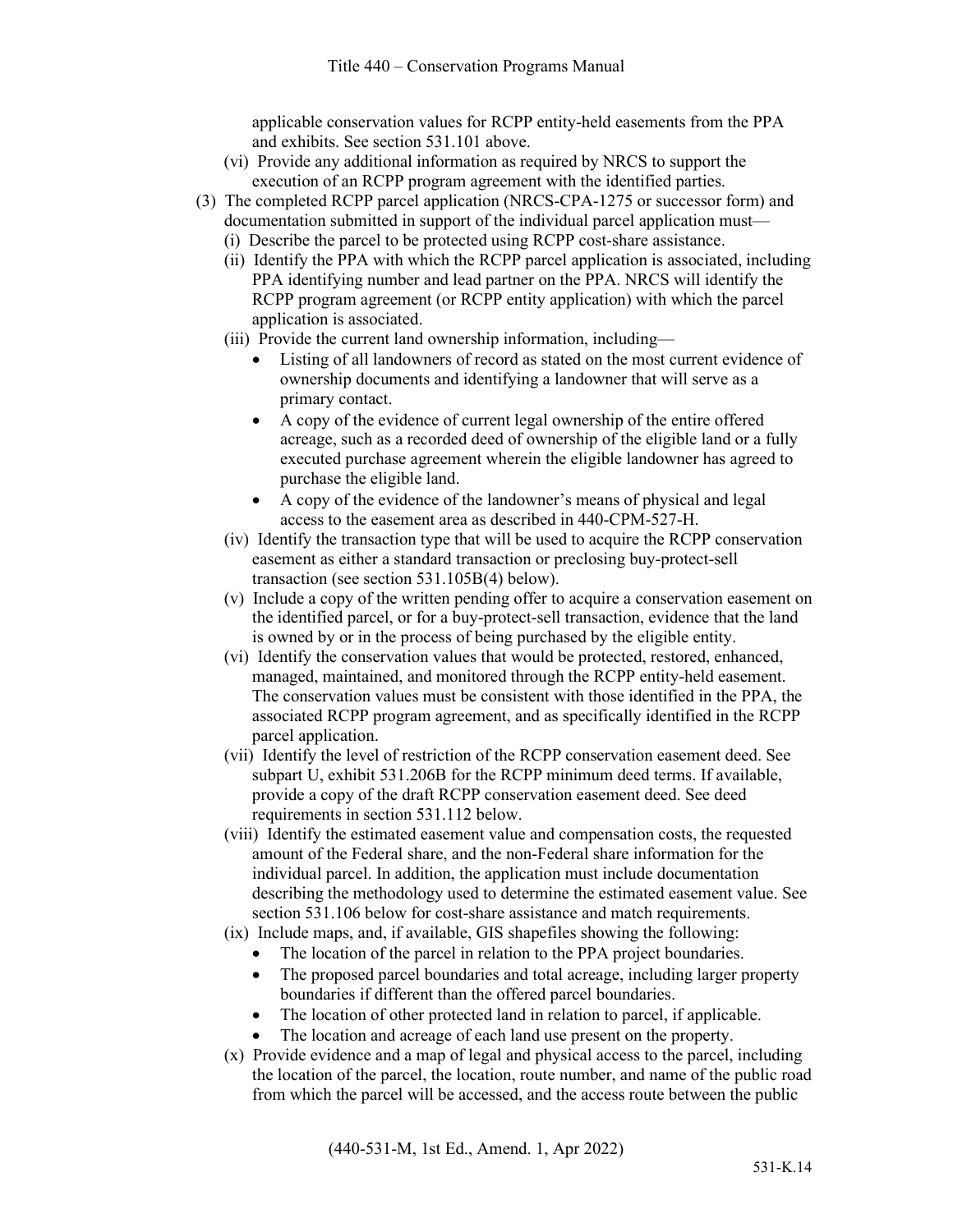road and the parcel. The map should note where and if third-party lands are crossed including other Federal lands. See 440-CPM-527-H for more details on access policy.

- (xi) Provide information on the ownership of any subsurface mineral rights indicating whether the rights are held by the landowner or held by a third party and any required water rights for each parcel.
- (xii) Provide a copy of any phase-I environmental site assessments, if available. See 440-CPM-527-H for more details on environmental due diligence policy.
- (xiii) Provide a copy of a current title report and the supporting documents for listed title exceptions. See 440-CPM-527-H for more details on title review policy.
- (xiv) List the eligible entities, co-holders and third-party right holders that will be involved with the individual parcel transaction, and the authorized signatures of those legal entities whose acknowledgement is required on the parcel sheet application. Identify the role of each legal entity identified; the estimated cash contribution for payment of easement compensation to the landowner from each contributing legal entity; and the proposed distribution of estimated Federal share to the eligible entities identified. See 440-CPM-527-I for additional information on eligible entities, co-holders, and third-party right holders.
- (4) Applications for a buy-protect-sell transaction must include:
	- (i) The information required for all RCPP entity-held easement applications, unless otherwise specified in 440-CPM, Part 528 and NI 300-308.
	- (ii) The specific information required for RCPP program agreements for buy-protectsell transactions.
	- (iii) The additional information specific to the proposed buy-protect-sell transaction as identified in 440-CPM, Part 528.33D(2), and in NI 300-308.
	- (iv) Upon receipt of an application for a buy-protect-sell transaction, States must notify EPD for further guidance prior to processing such application.

#### C. Ranking

- (1) The ranking process enables the State conservationist to prioritize eligible applications by determining projects that most merit enrollment. The ranking process does not guarantee or entitle the applicant to funding.
- (2) Ranking Criteria and Ranking Pool Requirements.—
	- (i) The State conservationist, with advice from the State technical committee and input from the partners associated with the PPA, must establish an RCPP entityheld easement ranking pool for each PPA in which RCPP entity-held easements are included as an activity type. States must establish the ranking pools as set forth in NI 440-310 and herein.
	- (ii) At a minimum a single ranking pool must be established for each PPA, States may establish categories under a ranking pool to accommodate the needs of a specific PPA, including but not limited to preselected parcels.
	- (iii) All RCPP entity-held easement ranking pools must include "Long-Term Protection of Land" as a resource concern. The ranking pools should include any other resource concerns as needed to effectively address the conservation benefits of the PPA. The ranking criteria within a ranking pool must be based on factors that directly relate to the applicable PPA's success.
	- (iv) Once established, States should review and as needed, update the RCPP entityheld easement ranking criteria and ranking pools for each active PPA at least annually (by fiscal year) with input from the State technical committee and relevant partners.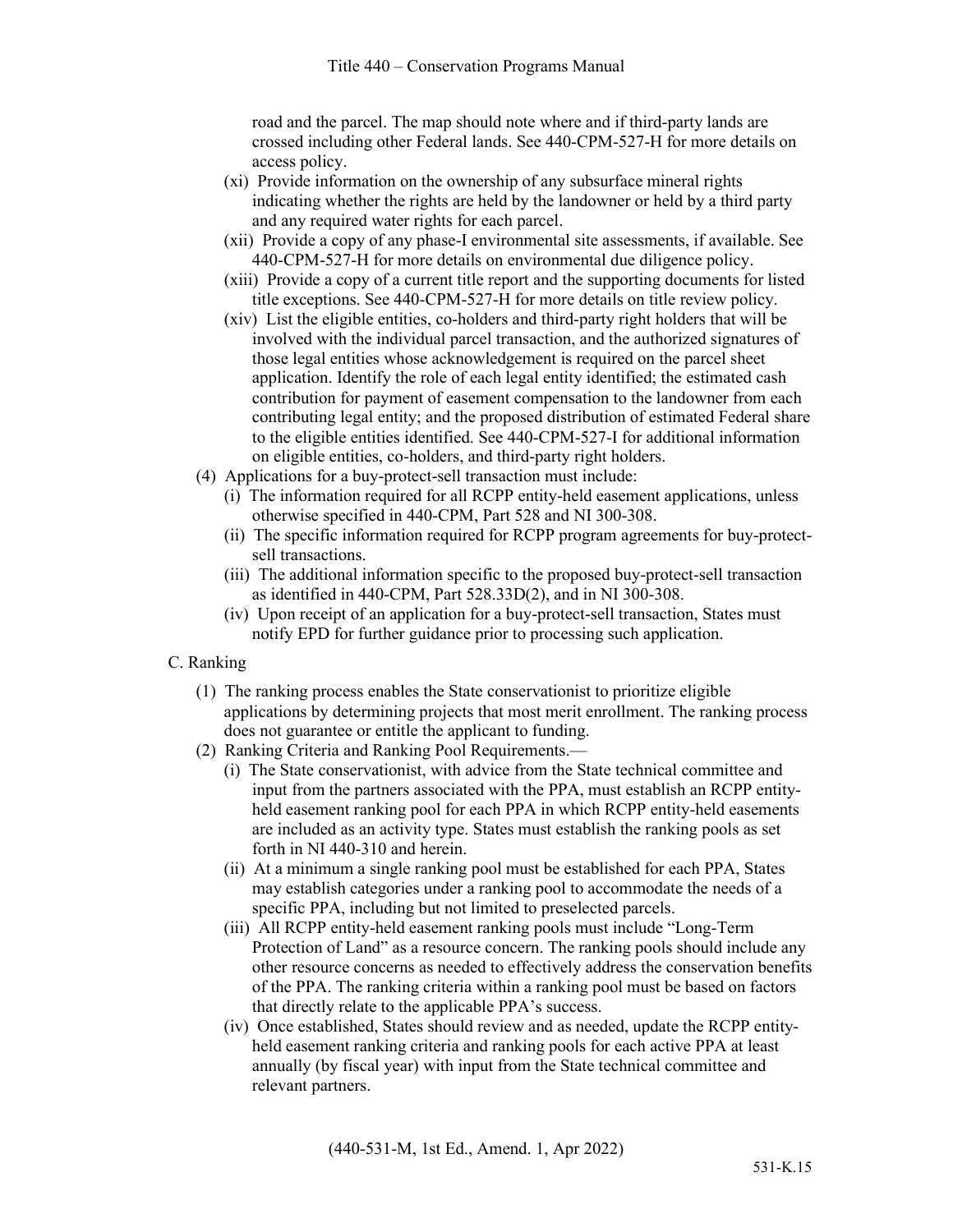- (v) Representatives from eligible entities participating in or applying to participate in RCPP entity-held easements, must not be involved in establishing ranking pools or funding priorities or in developing or assigning weight to the ranking criteria or factors. To the extent such eligible entities are involved in the negotiation of items in the PPA, their role must be limited to providing input on provisions that will optimize the RCPP entity-held easement activity type's potential to achieve targeted conservation benefits. Their input must be clearly documented in the PPA, must not demonstrate bias toward specific parcels for which a RCPP parcel application may be submitted by the eligible entity, and there must not be or be the appearance of a conflict of interest.
- (vi) For multi-State PPAs, the lead State is responsible for coordinating with the partner States involved in the project area to ensure consistency within an approved PPA and to maintain similarity of ranking criteria, evaluation, and implementation processes.

# **531.106 RCPP Cost-Share Assistance for Entity-Held Easements**

RCPP Federal Share and Non-Federal Share Requirements and Limitations

- (1) The Federal share is the RCPP financial assistance funding provided as cost-share for the purchase of the RCPP conservation easement itself and is based on fair market value of the easement. The eligible entity must provide a non-Federal share that comprises the remainder of the easement value and is at least equivalent to the Federal share. The RCPP cost-share assistance requirements and limitations must be explained to the entity applicants at the time of application.
- (2) The fair market value of the RCPP conservation easement must be determined using an approved methodology as set forth in subpart L, section 531.111 of this manual and 440-CPM-527, Subpart E.
- (3) The Federal share provided by NRCS will not exceed:
	- (i) Fifty percent of the fair market value of the conservation easement for RCPP entity-held easements with a US right of enforcement.
	- (ii) Twenty-five percent of the fair market value of the conservation easement for RCPP entity-held easements without a U.S. right of enforcement.
- (4) The non-Federal share provided by the eligible entity may be comprised of—
	- (i) The eligible entity's own cash resources for payment of easement compensation to the landowner. These cash resources must come from a source other than the landowner.
	- (ii) A landowner donation toward the easement value in the form of a charitable donation or qualified conservation contribution as defined by section 170(h) of the Internal Revenue Code of 1986 provided by the landowner that results in an easement purchase price that is lower than the appraised fair market value of the conservation easement
- (5) The non-Federal share may be counted as RCPP partner contributions for the overarching RCPP project, if—
	- (i) Such contribution amounts are included in PPA;
	- (ii) The RCPP easement is closed prior to the expiration of the PPA; and
	- (iii) The contribution to the PPA itself is accepted by NRCS.
- (6) The fair market value of the conservation easement does not include any amounts for other costs, such as acquisition-related or management costs. The easement acquisition-related costs (e.g., survey, appraisal, title and closing costs) and easement management costs (e.g., annual monitoring and enforcement) are the responsibility of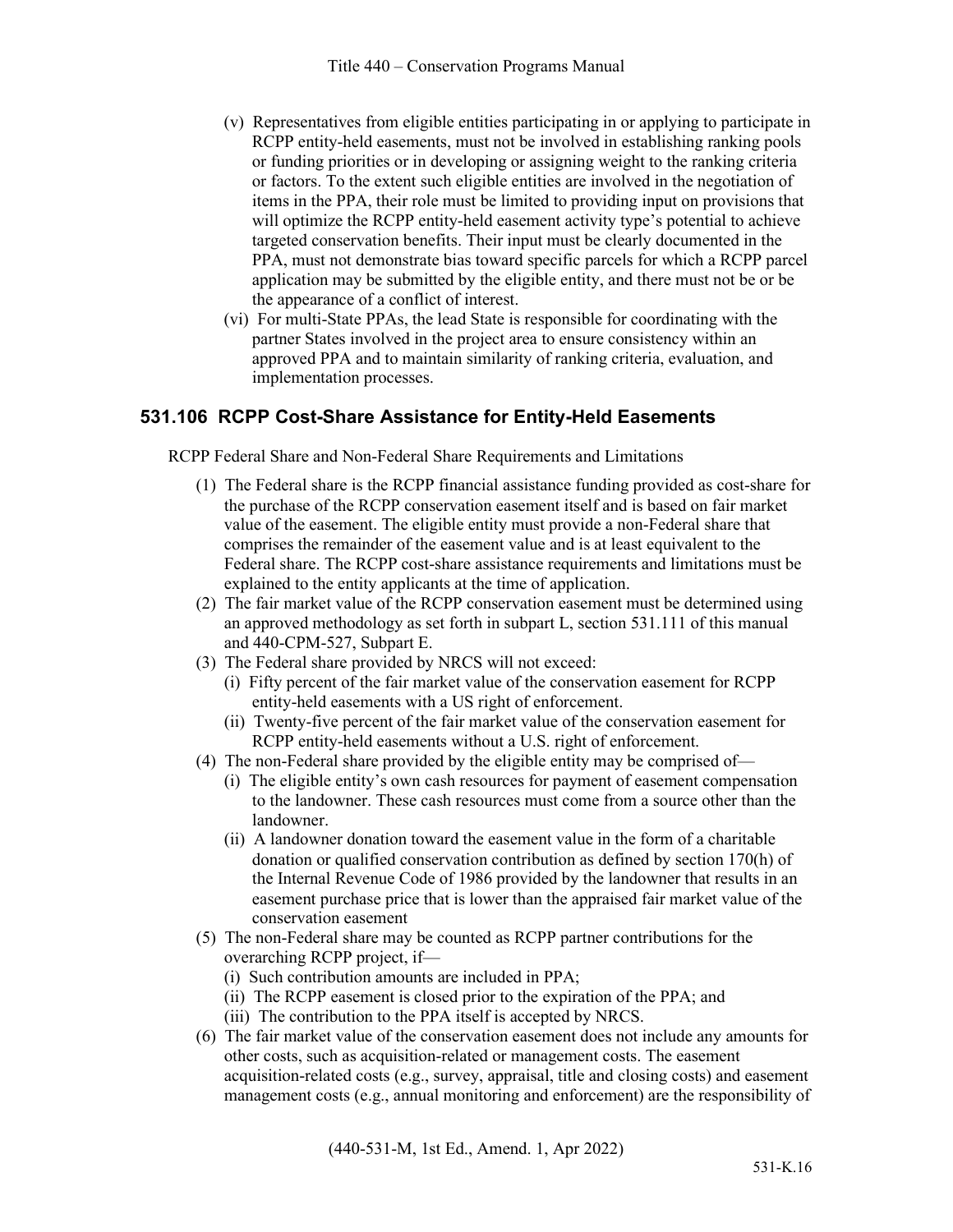eligible entity. These costs may not be used to satisfy the non-Federal share requirement and are not factored into the determination of the Federal share that may be provided by NRCS for the purchase of the individual RCPP entity-held easement. The easement acquisition-related and management-related costs provided by the eligible entity or other partner may be counted as partner contributions at the overarching RCPP project level based on terms of the PPA.

(7) There is no requirement for landowner donations under RCPP entity-held easements, and NRCS provides no tax advice or guidance as to the ability of a landowner donation to qualify for favorable tax treatment.

# **531.107 RCPP Program Agreements and RCPP Parcel Contracts**

A. RCPP cost-share assistance for the purchase of an RCPP entity-held easement by the eligible entity is provided through a Type IV SA to the PPA, which is comprised of an RCPP program agreement together with associated individual RCPP parcel contracts. RCPP funds are not obligated to an RCPP program agreement; instead, the obligation and payment of RCPP cost-share assistance (the Federal share) occurs on an individual parcel basis through individual RCPP parcel contracts associated with the RCPP program agreement. RCPP parcel contracts must be executed by NRCS, the eligible entity, and any co-holders specific to the individual parcel.

B. RCPP program agreements establish the framework under which NRCS and an eligible entity will operate, and identify:

- (1) In Exhibit 1, all eligible entities, the potential co-holders, and third-party right holders that may be identified in any RCPP conservation easement deeds that may be acquired pursuant to the RCPP program agreement, and
- (2) In Exhibit 4, the conservation values statements that may be included in the individual RCPP conservation easement deeds that may be acquired pursuant to the RCPP program agreement. The conservation values are based on the resource concerns and conservation benefits set forth in the PPA. The conservation values statements identified in the RCPP program agreement must be agreed to by NRCS, the eligible entity, and must conform to the stated purpose and intent of the PPA.

C. The RCPP program agreement is comprised of the RCPP program agreement itself and the associated exhibits, which include the standard individual RCPP parcel contracts and the exhibits thereto, as listed below (or successor forms):

- (1) NRCS-CPA-1281, "Program Agreement between USDA NRCS and the Eligible Entity for the RCPP Entity-Held Easements"
- (2) NRCS-CPA-1281-EXHIBIT 1, "Identification and Signature Page for All RCPP Program Agreement Parties: Eligible Entities and NRCS and Possible Easement Co-Holders and Third-Party Right Holders"
- (3) NRCS-CPA-1281-Exhibit 2, "NRCS Specifications and Scope of Work for Appraisals of Real Property for the Conservation Easement Component of the RCPP (RCPP Easements)"
- (4) NRCS-CPA-1281-Exhibit 4, "RCPP Conservation Values"
- (5) NRCS CPA-1281-Exhibit 5, "Minimum Deed Requirements RCPP Alternative Funding Arrangement (AFA) Entity-Held Easements"
- (6) NRCS-CPA-1276, "RCPP Entity-Held Easement Parcel Cost-Share Contract"
- (7) NRCS-CPA-1276-Appendix, "Appendix to Form NRCS-CPA-1276 'RCPP Entity-Held Easement Parcel Cost-Share Contract'"
- (8) NRCS-CPA-1277, "Schedule of Acquisition for RCPP Entity-Held Easement"